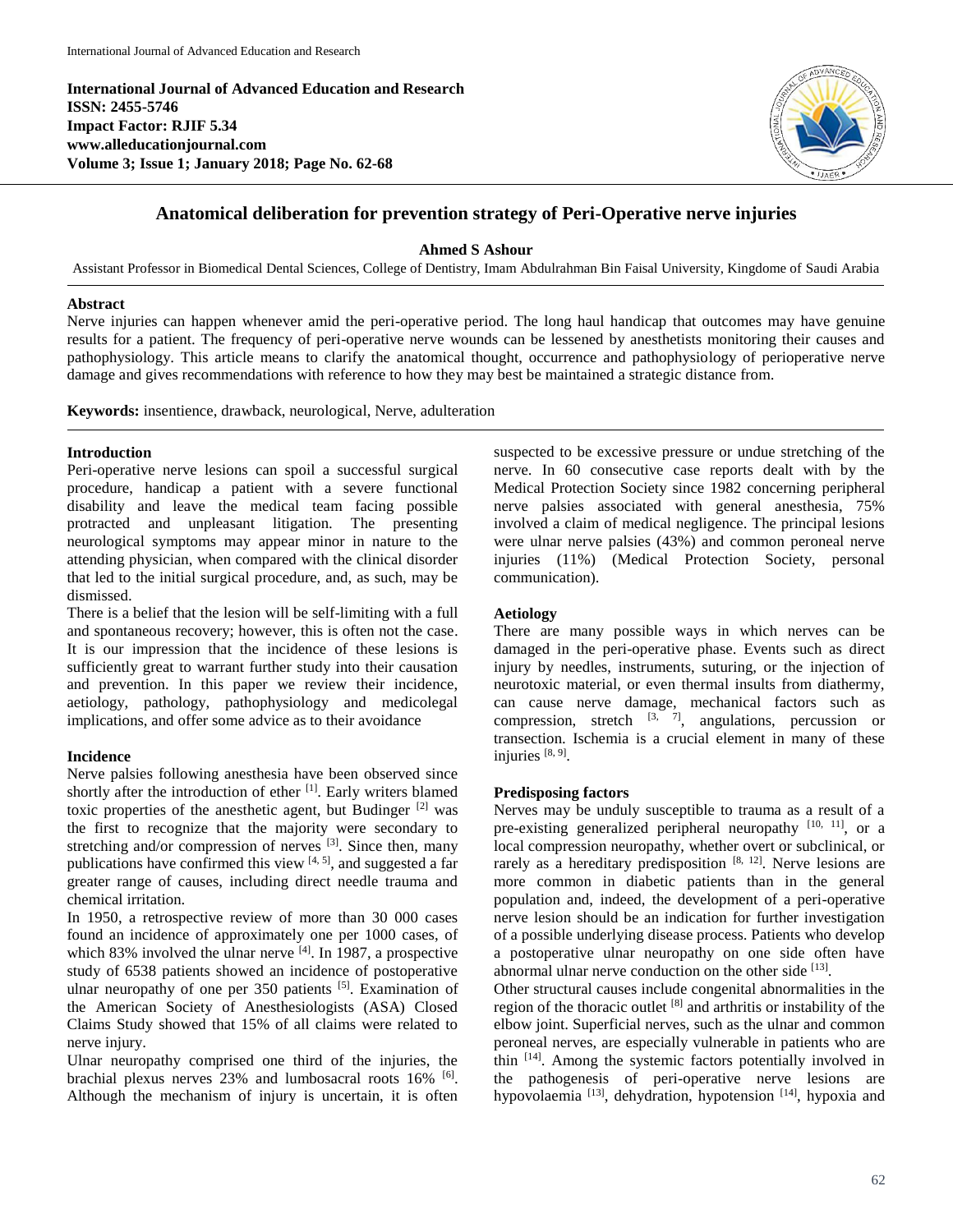electrolyte disturbances [15]. A high incidence of postoperative neuropathies has been reported after induced hypothermia [16, 17] .

## **Surgical factors**

The surgical procedure itself is relevant. All surgical disciplines employ patient positioning techniques, which may predispose to particular nerve injuries. General surgical procedures on the lower abdominal or inguinal region may give rise to damage to the ilioinguinal, iliohypogastric or genito-femoral nerves either as a result of direct trauma or from excessive flexion of the thigh onto the abdomen  $[18]$ .

Post vasectomy neuralgia affecting the scrotum occurs as a result of damage to the ilioinguinal nerve. The exaggerated lithotomy position for radical prostate surgery carry a particularly high risk because the patient's legs are flexed and abducted in supports for a prolonged period. During cardiac surgery, median sternotomy is associated with a relatively high risk of peri-operative injury to nerves of the brachial plexus. Possible causes include traction on the brachial plexus, compression of its medial cord by the first rib, or fracture of the first rib leading to a hyper abduction thoracic outlet compression syndrome [21] .

Coronary artery bypass surgery has also been associated with a high incidence (15%) of postoperative ulnar neuropathies  $[22, 12]$ <sup>23]</sup>. The sciatic, femoral or obturator nerves may be damaged during total hip arthroplasty, the risk being higher in female patients and in operations requiring significant lengthening of the extremity stretching the sciatic nerve [24]. Rose *et al*. presented 23 cases of peroneal nerve palsy (0.88%) in 2600 knee arthroplasties [25].

The harvesting of bone or vein grafts may be followed by damage to nerves in the vicinity of the donor site. For example, meralgia paraesthetica caused by injury to the lateral femoral cutaneous nerve has been reported following iliac bone procurement  $[26]$ . Neurosurgery and the use of the sitting position for approaches to the posterior fossa is associated with nerve injuries. The common peroneal nerve is frequently involved, with an incidence of approximately 1% from a series of  $488$ <sup>[27]</sup>. Recurrent laryngeal nerve injury has been described after the use of transoesophageal echocardiography in two patients who underwent craniotomy in the sitting position. It is possible that the large size of the probe, tracheal intubation and excessive neck flexion resulted in pressure on the laryngeal nerve [28].

## **Anaesthetic factors**

Peripheral nerve damage is associated with regional anaesthesia and nerve damage as a result of direct needle trauma and, although relatively rare, is avoidable with a meticulous technique. Peripheral nerve damage is not as dramatic as central neural damage, which may occur with spinal or extradural techniques. Neurological damage may only become apparent up to 1 week after the procedure. In normal clinical practice, an anaesthetist may not see patients after a nerve block, when the neurological signs will have become manifest [29].

The type of needle used in performing a regional technique has been a topic of debate for many years. Needle trauma may damage neural blood vessels causing extra- or intraneural

haematoma, and possibly direct trauma to neural fascicles. Either of these may result in a discontinuity of fibres and subsequent pain. An immobile needle technique as described by Winnie<sup>[30]</sup> is still to be recommended. However, the debate as to whether to elicite paraesthesia or not is still contentious. The use of blunt atraumatic block needles has been suggested because they may help in identifying tissue planes [29].

Animal studies using long-bevelled needles demonstrated less neural damage than short-bevelled needles [31]. However, the optimum design of block needles to be used in humans still needs to be established. Epidemiological data and prospective, randomised clinical trials are not available and there are immense practical difficulties in conducting such trials. Local anaesthetics used in clinical concentrations are not neurotoxic when applied extraneurally.

There may be differences in neurotoxicity in substances injected intraneurally and this has been demonstrated with epinephrine <sup>[32]</sup>. It is theoretically possible that any preservative in a solution could be neurotoxic and it would therefore be wise to use preservative-free solutions for nerve blocks. The introduction of chemical agents used in skin preparation is a theoretical complication and has not been implicated in peripheral nerve damage. The use of pneumatic tourniquets, to produce a bloodless field, has greatly reduced the risk of nerve injury as a result of better control of the compressive pressure [33, 34].

There is still a significant risk of compression nerve damage and tourniquet time should be kept as short as possible. Lingual nerve damage has been associated with tracheal intubation and the use of the laryngeal mask [35, 36]. Irregular and over inflation of the cuff and nitrous oxide distension of an air-containing cuff are factors thought to be contributory.

## **Pathology and pathophysiology**

Peripheral nerves comprise an extruded portion of the nerve cell body, the axon, encased by a series of Schwann cells, which form myelin segments. Each nerve is enclosed within three layers of connective tissue, the inner endoneurium, the perineurium and the outer epineurium. The relatively simple structure of peripheral nerve results in a relatively small repertoire of responses to injury. These are focal conduction block, with or without detectable minor structural change, demyelination, and degeneration.

### **Focal conduction block**

This is thought to be due to ischaemic anoxia. In animal experiments, modest degrees of tourniquet pressure to a nerve cause conduction block initially and, if the pressure is maintained, conduction block associated with oedema of the nerve. At either of these stages, cessation of pressure will reverse the block, either in a matter of minutes or hours, or over a period of days or weeks, respectively [33, 37].

## **Demyelination**

In acute or chronic compression, Schwann cells underneath the compressing force are damaged leading to loss of the associated myelin segments. This process is referred to as segmental demyelination [38]. At the edges of the cuff in tourniquet compression, mechanical changes corresponding to displacement of soft tissue cause intussusception of internodes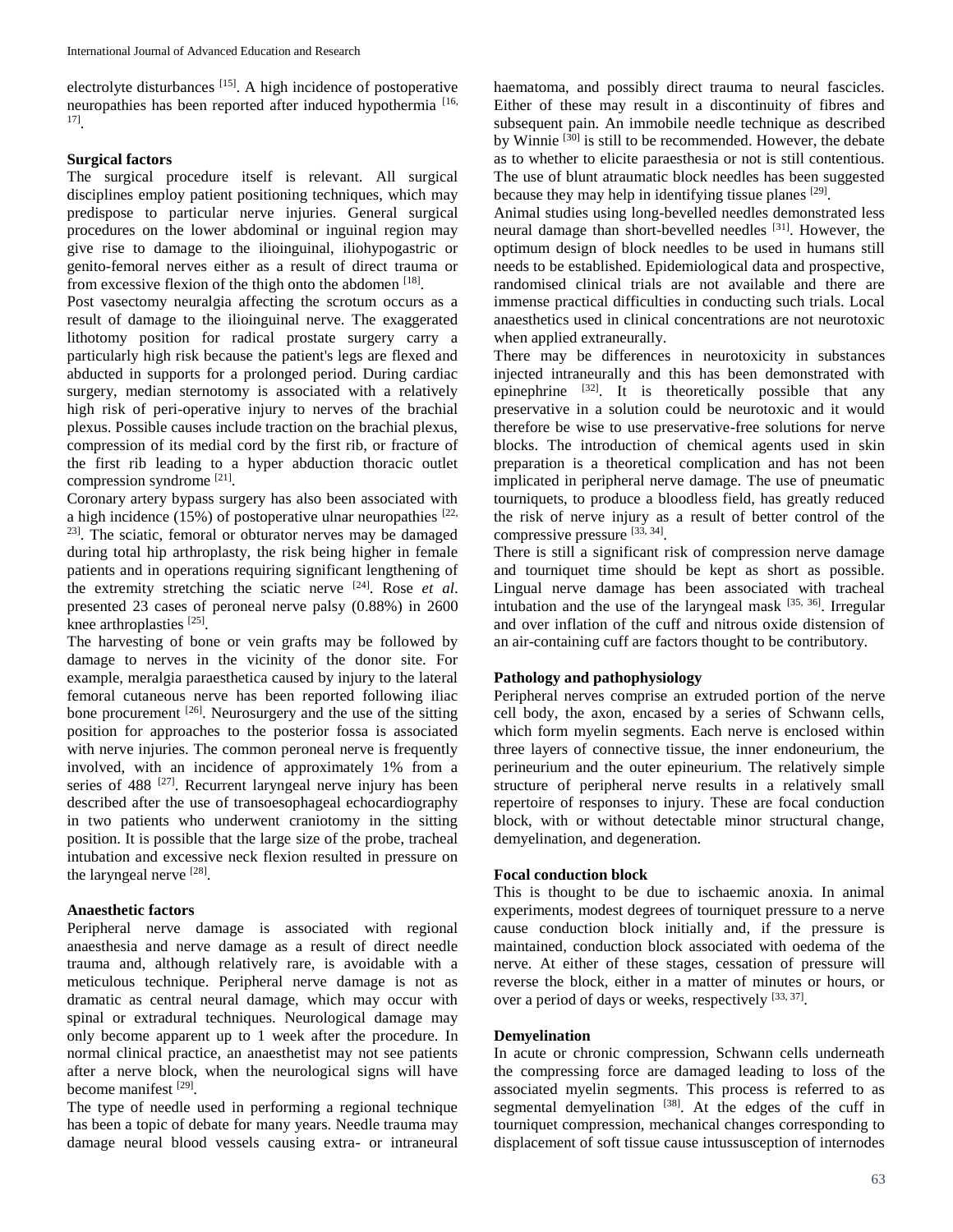leading to paranodal demyelination  $[39]$ . If the pressure is high enough and prolonged, degeneration of the nerve distal to the compressing force occurs, producing axonal or Wallerian degeneration [38]. The degree of damage is proportional to the degree and duration of pressure applied [38, 39].

## **Degeneration**

If a nerve is severely damaged, whether by compression, stretch or other means, there is distal degeneration of the axon and, with it, the myelin, over a period of  $2\pm7$  days [40]. In crush injuries which spare the endoneurium, the residue of macrophage activity on Schwann cells and other debris forms the so-called bands of Bungner.

## **Remyelination and regeneration**

Remyelination is achieved by Schwann cells wrapping around an axon. Each cell produces a segment of myelin. The segments of myelin, or internodes, formed by this process are shorter than normal internodes  $[41\pm43]$ . Compared with regeneration, remyelination is a faster process and, in general, a more effective one. In regeneration after lesions such as severe crush or nerve section, several neurofibrils emerge from the normal proximal portion of the nerve to form a growth cone. Eventually one axon predominates and, if there has been no disruption of the endoneurium, it may grow down the endoneurial tube to the end organ, the process being guided by the bands of Bungner. The regenerated nerve is usually smaller in diameter than normal  $[44, 45]$ .

Regeneration after section is less effective than when continuity of the nerve has been preserved. The gap contains exudate and fibroblasts which interfere with the attempts of regenerating axons to find a way through, and there may be severe malalignment between the opposing nerve ends. It has been estimated that in these conditions only one in seven axon sprouts will reach an end organ  $[46]$ . These features are often expressed clinically in the form of a neuroma at the site of the growth cone. The rate of regeneration varies from 1 to 4 mm.day21 [47].

It is slower over distal than proximal segments because of the increasing burden on axoplasmic flow as the distance of the growth cone from the cell body becomes greater [44]. Regeneration across scar tissue is about a tenth of this speed [46]. Remyelination of the regenerated axons lags behind by  $9\pm20$  days  $^{[48\pm50]}$ . It also proceeds in a proximal to distal direction. If no regeneration occurs within  $1\pm 1.5$  years the prognosis is poor because Schwann cells tend to become replaced by fibrous tissue [44].

Regeneration also tends to be less effective as the age of the patient increases. When there is less severe degeneration of motor nerves, particularly in chronic cases, a process of collateral regeneration frequently coexists. In this, nerve sprouts from a normal motor unit grow across to innervate muscle fibres which have lost their nerve supply. As a result they are incorporated into the donor's motor unit. This has important implications in diagnosis (see below, Electromyography and nerve conduction studies').

## **Classification of nerve injury**

The degree to which a nerve is damaged has implicatons with respect to its function and potential recovery. There are

essentially two general classification systems. Seddon's classification of nerve injuries describes three groups: neurapraxia, axonotmesis and neurotmesis [48]. Sunderland's classification describes five types of injury and depends exclusively upon which connective tissue components are disrupted [44].

Neurapraxia describes a mild degree of neural insult that results in impulse conduction failure across the affected segment. It is reversible. Axontomesis occurs when only the axon is physically disrupted with preservation of the endoneurial and other supporting connective tissue structures. Recovery of function depends upon time for the process of Wallerian degeneration and neural regeneration to occur. Neurotmesis is the greatest degree of disruption a nerve can incur and is complete disruption of all supporting connective tissue structures. The nerve is completely severed and there is no continuity and this carries a very poor prognosis for complete functional recovery.

## **Electromyography and nerve conduction studies**

Electromyography (EMG), which involves the examination of electrical activity in a muscle at rest and during volition, provides valuable clinical information about the state of its nerve supply. Similarly, the recording of propagated action potentials following stimulation of motor or sensory nerves allows conduction velocities to be assessed. Amplitude measurements of action potentials may also permit inferences to be made about the number of nerve fibers participating in conduction. The majority of peri-operative peripheral nerve lesions cause axonal degeneration.

A few, notably chronic compression lesions or acute-onchronic compression lesions such as carpal tunnel or cubital<br>tunnel syndrome, produce demyelination. The tunnel syndrome, produce demyelination. The electrophysiological diagnosis of degeneration is based on the demonstration of reduced numbers of functioning axons. The compound sensory action potential (SAP) represents the summation of individual action potentials from single sensory nerves. The amplitude of the SAP will therefore be reduced in sensory degeneration if the stimulating and/or recording electrodes overlie an affected portion of the nerve. Technical factors limit the application of a similar method to motor nerves.

However, on EMG, the number of motor units recruited during maximal voluntary effort (which is equal to the number of active motor nerve fibres) may be gauged from an inspection of the pattern of accompanying motor unit potentials or so-called interference pattern. In motor nerve degeneration, the pattern is less dense or `reduced'. Spontaneously occurring EMG potentials are not normally present but after severe and acute lesions especially, and after nerve section in particular, denervation potentials such as fibrillation potentials and/or positive sharp waves may be recorded. They are generated by muscle fibers that have lost their nerve supply.

Diagnosis of the site of the lesion then depends on the distribution of the abnormal findings. A similar process applies when clinical signs, rather than electrophysiological abnormalities, are being interpreted. The degree to which the amplitudes of SAPs and the patterns of EMG activity at maximal voluntary effort are reduced is proportional to the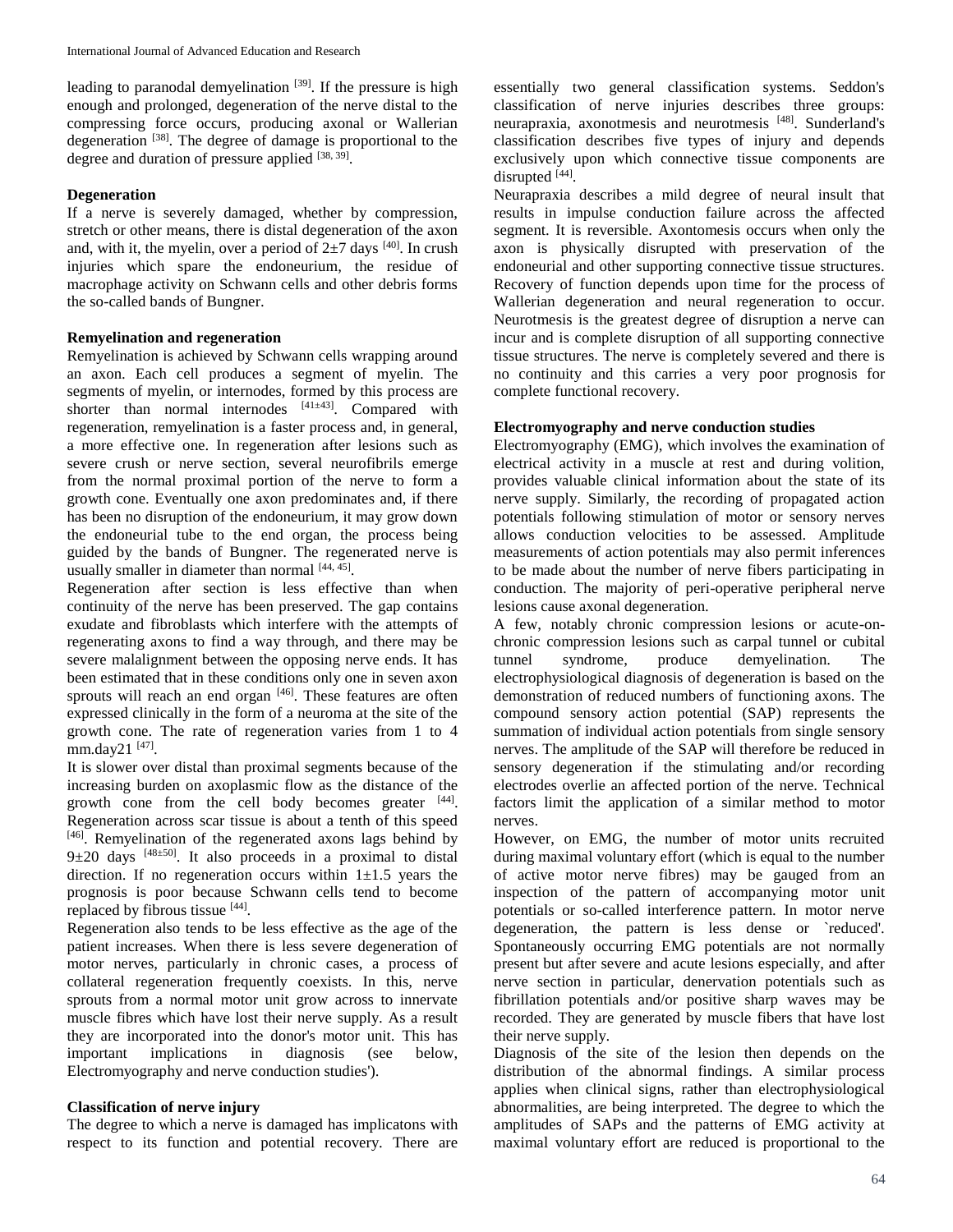degree of degeneration causing the changes.

A caveat must be introduced here; namely that  $10±14$  or more days may be required for the process of degeneration to be completed. Prior to this, it is possible to obtain false reassurance if normal SAPs are recorded from nerves which will ultimately degenerate, but have not yet done so. Similarly, EMG may show no signs of denervation potentials during the early stages of motor nerve degeneration.

In demyelination, there is focal slowing of sensory and/ or motor conduction across the affected portion of the nerve in the context of normal conduction over segments of the nerve distal or proximal to the lesion. This is a very valuable finding since it localizes the lesion. The degree of slowing is proportional to the degree of demyelization. If the lesion is sufficiently severe it produces focal conduction block, and ultimately will lead to degeneration distally  $[51, 52]$ .

In some circumstances, electrophysiological changes may be used to monitor recovery. Thus, as a demyelinated nerve remyelinates, so the conduction velocity over the affected segment improves. Similarly, as a degenerated sensory nerve regenerates, so the amplitude of the SAP increases, but unfortunately this is usually such a late sign as to be of extremely limited clinical value. Even when the course of regeneration is completed, the nerve conduction velocity seldom returns to normal. This is because the restoration of maximal fibre diameter, upon which, inter alia, the maximal conduction velocity depends, is not usually achieved.

Also, the segments of myelin now covering the axon are shorter than normal and so the number of nodes is increased. Since nerve depolarisation occurs at the internodes in saltatory conduction, the effect can be a measurable, cumulative delay in conduction time [53±55]. Because the assessment of the EMG pattern at maximal voluntary effort is subjective, a definite improvement can only be identified with confidence when it is very substantial. Loss of denervation potentials can be an encouraging trend, but it may be difficult to be certain that their absence does not, instead, reflect muscle fiber atrophy.

After a severe motor nerve lesion, such as section, very small motor unit potentials, sometimes called nascent motor unit potentials, may be seen, as axonal sprouts begin to make contact with muscle fibers. Bitter experience teaches that these apparently encouraging signs should not be over-interpreted; all too frequently the final degree of recovery remains confined to one or two such motor unit potentials with little or no evidence of restoration of muscle power. The increased size of the motor unit in collateral regeneration leads to an increase in the duration of the motor unit potential [56].

Measurements of motor unit potential durations can be relatively easily performed, and since they imply regeneration and thus prior motor nerve degeneration, they are widely used to aid the diagnosis of the latter. This type of electrophysiological assessment should only be carried out by a clinical neurophysiologist. The results must be interpreted in the context of the clinical scenario.

### **Specific forms of nerve injury Brachial plexus**

These are most frequently related to excessive stretching of the cord. In general terms, stretch of the brachial plexus is particularly induced by arm abduction, external rotation and

posterior shoulder displacement [4]. Circumstances in which this may occur include extension and lateral flexion of the head to one side with the patient supine, and then abduction, external rotation and extension of the arm by allowing it to drop away from the side of the body. Extreme abduction of the arm so that the hand rests above the head also causes considerable stretch on the brachial plexus roots <sup>[3]</sup>. Compression of the brachial plexus can also be implicated in brachial plexus injury. This has been described with upward movement of the clavicle secondary to sternal retraction and median sternotomy [17, 19, 21].

Compression also plays a predominant role in injury with the patient in the lateral decubitus position when the plexus is compressed against the thorax by the humeral head. Anatomical variation of the thoracic outlet, in particular the presence of an extra rib on the seventh cervical vertebra, may provide a predisposing cause [57]. Brachial plexus lesions most frequently involve the upper nerve roots with corresponding symptoms and signs affecting that distribution. Lower brachial plexus nerve lesions are also associated with median sternotomy.

### **Ulnar nerve**

Ulnar nerve injury is more common than brachial plexus injury possibly because of its superficial path along the medial epicondyle of the humerus  $[3]$ . The ulnar nerve is particularly vulnerable to compression against the operating table, especially if the forearm is extended and pronated. Injuries may also occur when the nerve is stretched around the medial epicondyle during extreme flexion of the elbow across the chest  $^{[5]}$ .

There may be certain predisposing factors as suggested by the predominance of this problem in males (5 : 1), where the cubital tunnel may be narrower, or the ulnar nerve may be unusually mobile  $[6, 18, 58]$ . Subclinical lesions may be compounded during surgery as suggested by the finding of abnormal ulnar nerve conduction across the elbow in the unaffected arm [19]. Intra-operative ulnar nerve compression can result in lesions of quite remarkable severity and recovery can be slow and often incomplete. Nevertheless, it seems quite likely that postoperative ulnar nerve palsy can occur without apparent cause and despite accepted methods of positioning and padding  $[12]$ .

### **Radial nerve**

This lesion usually occurs as a result of compression of the nerve between the edge of the operating table and the humerus. It is also the classical `Saturday night palsy'. It may occur when the patient is in the lateral position and the uppermost arm is abducted beyond 908 and suspended from a vertical screen support [11].

#### **Sciatic nerve**

The sciatic nerve is especially at risk if the patient is thin, the table hard, the operation long and when the opposite buttock is elevated as in the hip pinning position. In the lithotomy position maximal external rotation of the flexed thigh may damage the nerve by stretch [59]. Sciatic nerve palsies have also been reported following coronary artery bypass graft (CABG) surgery, probably as a result of prolonged nerve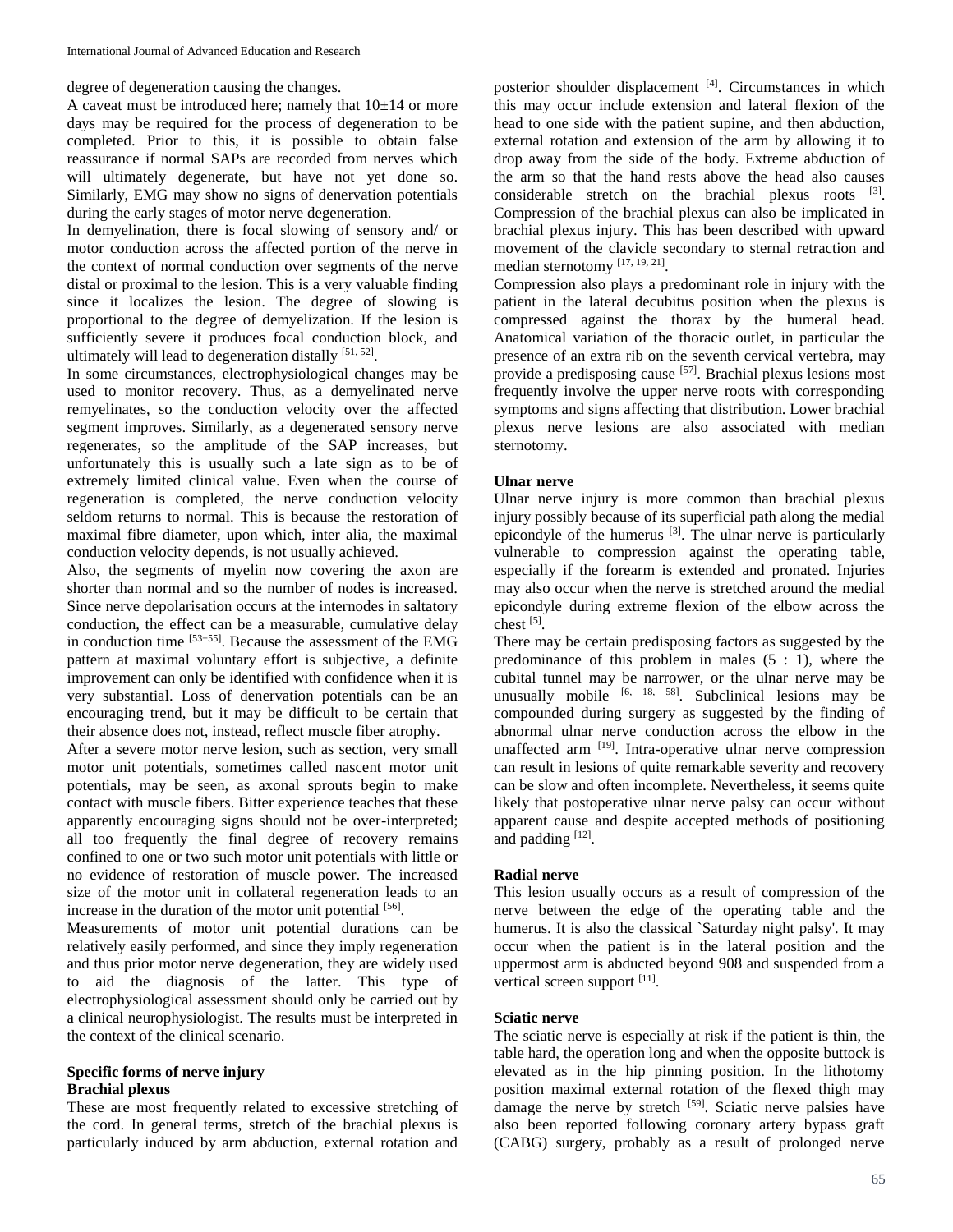pressure compounded by the lowered arterial perfusion pressure provided by cardiopulmonary bypass [58].

### **Common peroneal nerve**

This is the most frequently damaged nerve in the lower limb. It may be compressed against the head of the fibula in the lithotomy position or between the fibula and the operating table, a particular risk associated with the lateral position [60].

### **Less common nerve injuries**

These include compression of the following nerves: tibial nerve in the popliteal fossa, saphenous nerve between the medial condyle of the tibia and a lithotomy pole, the supraorbital nerve by a tracheal tube or a tight head harness [61], and of the facial nerve [62], which may be compressed against the ascending ramus of the mandible whilst the anaesthetist holds the jaw forward to maintain an airway.

#### **Clinical features of nerve injuries**

Nerve damage may be apparent immediately after recovery from anaesthesia or may occur only several days later. Clinical features include anaesthesia, paraesthesia, hypaesthesia, hyperaesthesia, and pain in the areas supplied by the affected nerves, and there may be paresis or even paralysis of affected muscles. Sometimes, disabling autonomic dysfunction occurs. Ultimately, in extreme cases, there is muscle wasting, joint stiffening and demineralisation of bone

## **Prevention of injuries to peripheral nerves in an anaesthetized patient**

Prevention of injuries requires an awareness of the potential dangers of the various surgical positions utilized. Careful positioning of every patient on the operating table with proper padding will reduce, but not eliminate, injuries to peripheral nerves. In positions in which strain or pressure on the neurovascular system is possible, the pressure should be alleviated with padding such that the risk of nerve injury is reduced. In preventing brachial plexus lesions, abduction of the arm should preferably be limited to 908 or less.

Even with the use of lockable arm boards, plexus injury has been reported with the arm abducted to as little as  $608^{[63]}$ . If 908 abduction is necessary, the elbow should not be fully extended. External rotation of the abducted arm, and especially posterior displacement of the shoulder, should be avoided because this can stretch and compress the plexus. Rotation and lateral flexion of the neck towards the opposite side should also be avoided because this increases the tension on the brachial plexus. Central position of the head is ideal.

The severity and permanence of many postoperative lesions of the ulnar nerve make it imperative that every precaution be taken to prevent their occurrence. Positioning the forearm and hand in pronation places the ulnar nerve at the elbow at risk. Placing the arm in supination and avoiding elbow flexion will free the cubital tunnel [64]. Extremes of elbow flexion should be avoided because this too may cause compression of the ulnar nerve by the medial and arcuate ligaments leading to a neurological deficit. Finally, it seems possible that the ulnar nerve could receive a severe blow from the end of the suspension pole passed up the lateral sleeve of the canvas sheet during patient transfer from operating table to bed.

Since nerve damage to the upper limb can be caused by even minimal compression, the safest position is for the arm to be wrapped in padding down by the patient's side  $[65]$ . If this is not possible, maximal padding in the desired position is indicated, with avoidance of other predisposing factors, such as hypothermia and dehydration. This does, however, present a practical problem in having access to an intravenous cannula sited in the hand or arm. We would suggest a free-flowing infusion with a three-way tap sited in the intravenous line to allow rapid administration of intravenous drugs and regular inspection of the cannula site to exclude fluid extravasation.

Adequate padding is also required with the patient in the lithotomy position when the saphenous, sciatic and peroneal nerves are vulnerable <sup>[5]</sup>. If the patient is in the prone position, the arm should ideally be placed down by the patient's side. If the arms are placed above the patient's head, this can cause a stretch injury to the lower trunks of the brachial plexus. If this is unavoidable, the arm should be placed on an arm board, with the arm abducted to less than 908 with the elbows flexed and the palms facing downwards.

Since the commonest injury in the lateral position is to the peroneal nerve, as a result of compression of the lower leg on the table mattress, the nerve must be protected with padding [66]. If the arm is to be suspended, then limitation of arm abduction to 908 is essential. The dependent arm should be anterior to the thorax to avoid compression of the brachial plexus on that side [63]. In the lateral position the head must be properly supported so that the cervical and thoracic portions of the vertebral column are kept in the same horizontal position [63] .

Again, this avoids any unnecessary stretch of the brachial plexus. A sound knowledge of nerve anatomy, a cautious injection technique during the block procedure and the judicious use of a nerve stimulator to elicit paraesthesia will also aid in reducing the incidence of nerve injuries.

### **Conclusion**

Peripheral nerve lesions are a complication of operative procedures under both general and regional anaesthesia. Although they account for a small proportion of medicolegal claims, they are difficult to defend, being essentially avoidable. Avoidance involves awareness of the problems associated with operative positions and careful positioning of the patient with appropriate padding. This should form part of standard anaesthetic care.

Once damage to nerves has occurred it can take several forms, ranging from a mild, reversible neurapraxia to a permanent sensorimotor deficit. The neurophysiological investigations can often provide useful diagnostic and prognostic information, and the assistance of a trained neurophysiologist should be sought in these cases. A carefully completed anaesthetic record documenting limb position and appropriate protective measures should be standard for all cases.

#### **References**

- 1. Slocum HC, O'Neal KC, Allan CR. Neurovascular complications from malposition on the operating table. Surgery, Gynecology & Obstetrics, 1948; 86: 729±34.
- 2. Budinger K. Veber lahmungen nach chloroform ± narkosen. Archive Fur Klinische Chirurgie, 1894;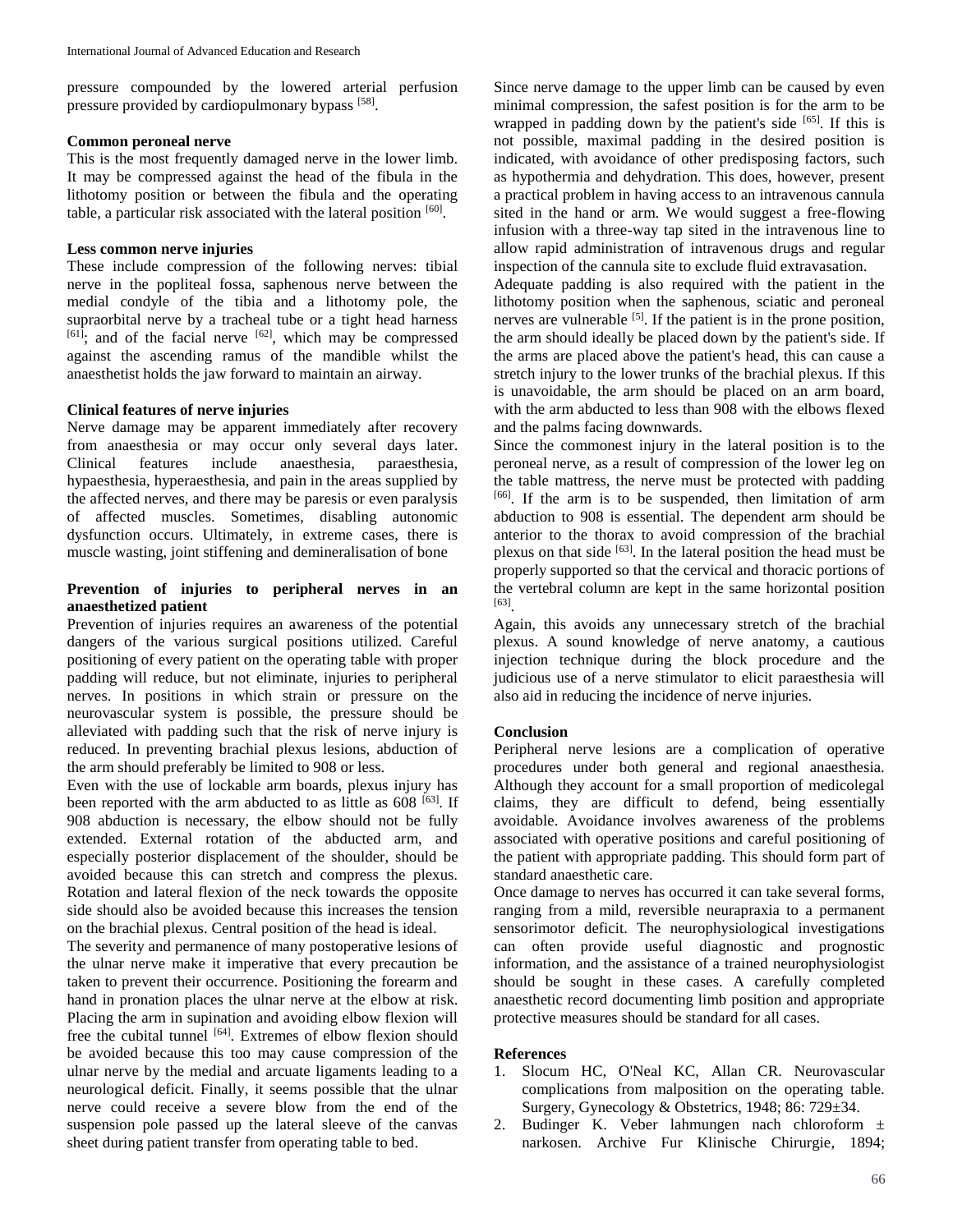47:121±45.

- 3. Britt BA, Gordon RA. Peripheral nerve injuries associated with anaesthesia. Canadian Anaesthetists' Society Journal, 1964; 11: 514±36.
- 4. Dhuner KG. Nerve injuries following operations: Survey of cases occurring during a 6 year period. Anesthesiology. 1950; 11: 289±93.
- 5. Alvine FG, Schurrer ME. Post operative ulnar nerve palsy. Are there predisposing factors? Journal of Bone and Joint Surgery, 1987; 69: 255±9.
- 6. Kroll DA, Caplan RA, Posner K, Ward RJ, Cheney FW. Nerve injury associated with anaesthesia. Anesthesiology. 1990; 73: 202±7.
- 7. Denny-Brown D, Doherty MM. Effects of transient stretching of peripheral nerves. Archives of Neurology and Psychiatry, 1945; 54: 116±29.
- 8. Clausen EG. Post operative anesthetic paralysis of the brachial plexus; review of literature and report of 9 cases. Surgery, 1942; 12: 933±42.
- 9. Bonner SM, Pridie AK. Sciatic nerve palsy following uneventful sciatic nerve block. Anaesthesia, 1997;  $52:1205 \pm 7$ .
- 10. Gilliatt RW, Harrison MJG. Nerve compression and entrapment. In: Asbury AK, Gilliatt RW, eds. Peripheral Nerve Disorders, a Practical Approach. London: Butterworth, 1984, 245.
- 11. Nicholson MJ, Eversole UH. Nerve injuries incident to anaesthesia and operations. Anesthesia and Analgesia. 1957; 36(4):19±32.
- 12. Earl CJ, Fullerton PM, Wakefield GS, Schutta HS. Hereditary neuropathy with liability to pressure palsies; a clinical and electrophysiological study of four families. Quarterley Journal of Medicine, 1964; 33:481±98.
- 13. Stoelting RK. Post operative ulnar nerve palsy  $\pm$  Is it a preventable complication? Anaesthesia and Analgesia, 1993; 76:7±9.
- 14. Garriques HJ. Anaesthesia paralysis. American Journal of Medical Science, 1897; 113:81±9.
- 15. Bartholomew LG, Scholz DA. Reversible post operative neurological symptoms; report of 5 cases secondary to water intoxication and sodium depletion. Journal of the American Medical Association, 1956; 162:22±6.
- 16. Delorme EJ. Hypothermia. Anaesthesia, 1956; 11:221±31.
- 17. Swan H, Virtue RW, Blount SG, Kircher LT. Hypothermia in surgery: analysis of 100 clinical cases. Annals of Surgery, 1953; 142:382±400.
- 18. Dawson DM, Krarup C. Peri-operative lesions. Archives of Neurology, 1989; 46:1355±60.
- 19. Casscells CD, Lindsey RW, Ebersole J, Li B. Ulnar neuropathy after median stenotomy. Clinical Orthopaedics & Related Research, 1993; 291:259±65.
- 20. Vander Salm TJ, Cereda JM, Cutler BS. Brachial plexus injury following median sternotomy. Journal of Thoracic Cardiovascular Surgery, 1980; 80:447±52.
- 21. Seyfer AE, Grammer NY, Bogumill GP, Provost JM, Chaudry U. Upper extremity neuropathies after cardiac surgery. Journal of Hand Surgery, 1985; 10:16±19.
- 22. Watson BV, Merchant RN, Brown WF. Early post operative ulnar neuropathies following coronary artery

bypass surgery. Muscle & Nerve, 1992; 15:701±5.

- 23. Merchant RN, Brown WF, Watson BV. Peripheral nerve injuries in cardiac anaesthesia. Canadian Journal of Anaesthesia, 1990; 37:S152.
- 24. Edwards BN, Tullos HS, Noble PC. Contributory factors and aetiology of sciatic nerve palsy in total hip arthroplasty. Clinical Orthopaedics, 1987; 218:136±41.
- 25. Rose HA, Hood RW, Otis JC, Ranawat CS, Insall JN. Peroneal nerve palsy following total knee arthroplasty. A review of The Hospital for Special Surgery Experience. Journal of Bone and Joint Surgery of America, 1982; 64:347±51.
- 26. Weikel AM, Habel MB. Meralgia parasthetica; a complication of iliac bone procurement. Plastic and Reconstructive Surgery, 1977; 60:572±4.
- 27. Keykhah HM, Rosenberg H. Bilateral footdrop after craniotomy in the sitting position. Anesthesiology, 1979; 51:163±4.
- 28. Cucchiara RF, Nugent M, Seward JB, Messick JM. Air embolism in upright neurosurgical patients: detection and localisation by two-dimensional echocardiography. Anesthesiology, 1984; 60:353±5.
- 29. Chambers WA. Editorial 1: Peripheral nerve damage and regional anaesthesia. British Journal of Anaesthesia, 1992; 69:429±30.
- 30. Winnie AP. An `immobile needle' for nerve blocks. Anesthesiology, 1969; 31:577±8.
- 31. Rice AS, McMahon SB. Peripheral nerve injury caused by injection needles used in regional anaesthesia: influence of bevel configuration, studied in a rat model. British Journal of Anaesthesia, 1992; 69:433±8.
- 32. Selander D, Brattsand R, Lundborg G, Nordborg C, Olsson Y. Local anaesthetics: importance of mode of application, concentration and adrenaline for the appearance of nerve lesions. An experimental study of axonal degeration and barrier damage after intrafascicular injection or topical application of bupivicaine (Marcain). Acta Anaesthesiologica Scandinavica, 1979; 23:127±36.
- 33. Eckhoff NL. Tourniquet paralysis; plea for extended use of pneumatic tourniquet. Lancet, 1931; 2:343±5.
- 34. Dumitru D. Electrodiagnostic Medicine. Philadelphia: Hanley & Belfus Inc., 1994.
- 35. Ahmad NS, Yentis SM. Laryngeal mask airway and lingual nerve injury. Anaesthesia, 1996; 51:707±8.
- 36. Laxton CH, Kipling R. Lingual nerve paralysis following the use of the laryngeal mask airway. Anaesthesia, 1996; 51:869±70.
- 37. Lundborg G. Nerve Injury and Repair. Edinburgh: Churchill Livingstone, 1988. 38 Sunderland S. Nerve Injuries and Their Repair. Edinburgh: Churchill Livingstone, 1991.
- 38. Denny-Brown D, Brenner C. Paralysis of nerve induced by direct pressure and by tourniquet. Archives of Neurology and Psychiatry, 1944; 51:1±26.
- 39. Ochoa J, Fowler TJ, Gilliatt RW. Anatomical changes in peripheral nerves compressed by a pneumatic tourniquet. Journal of Anatomy, 1972; 113:433±55.
- 40. Hiscoe HB. Distribution of node and incisures in normal and degenerated nerve fibres. Anatomical Record, 1947; 99:447±75.